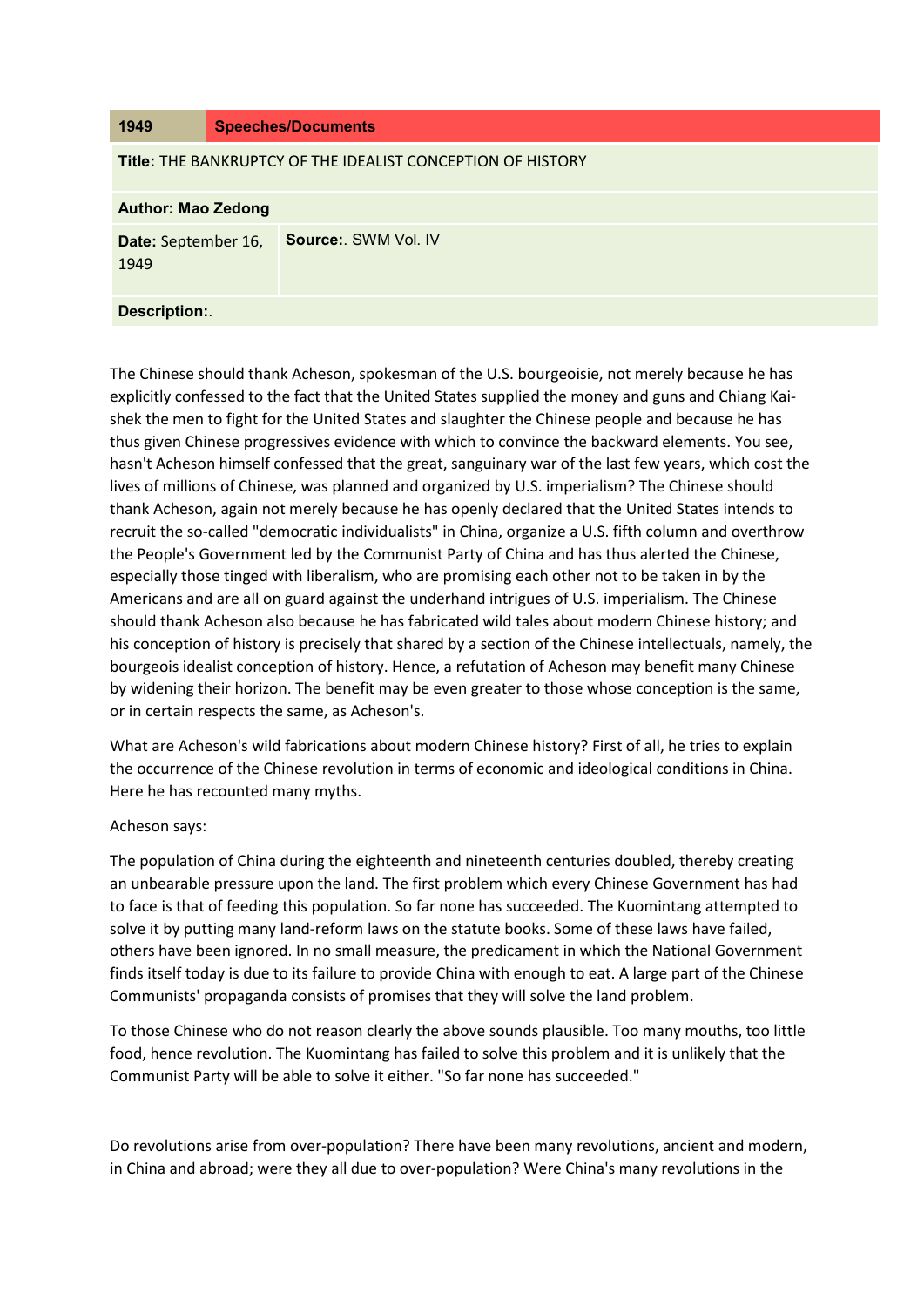past few thousand years also due to over-population? Was the American Revolution against Britain 174 years ago[1] also due to overpopulation? Acheson's knowledge of history is nil. He has not even read the American Declaration of Independence. Washington, Jefferson and others made the revolution against Britain because of British oppression and exploitation of the Americans, and not because of any over-population in America. Each time the Chinese people overthrew a feudal dynasty it was because of the oppression and exploitation of the people by that feudal dynasty, and not because of any over-population. The Russians made the February Revolution and the October Revolution because of oppression and exploitation by the tsar and the Russian bourgeoisie, not because of any overpopulation, for to this day in Russia there is a great abundance of land as compared with people. In Mongolia, where the land is so vast and the population so sparse, a revolution would be inconceivable according to Acheson's line of reasoning, yet it took place some time ago.[2]

According to Acheson, China has no way out at all. A population of 475 million constitutes an "unbearable pressure" and, revolution or no revolution, the case is hopeless. Acheson pins great hope on this; although he has not voiced this hope, it has often been revealed by a number of American journalists -- through the allegation that the Communist Party of China will not be able to solve its economic problems, that China will remain in perpetual chaos and that her only way out is to live on U.S. flour, in other words, to become a U.S. colony.

Why did the Revolution of 1911 not succeed and why did it not solve the problem of feeding the population? Because it overthrew only the Ching Dynasty but did not overthrow imperialist and feudal oppression and exploitation.

Why did the Northern Expedition of 1926-27 not succeed and why did it not solve the problem of feeding the population? Because Chiang Kai-shek betrayed the revolution, surrendered to imperialism and became the chieftain of the counter-revolution which oppressed and exploited the Chinese.

Is it true that "so far none has succeeded"? In the old Liberated Areas in northwestern, northern, northeastern and eastern China, where the land problem has already been solved, does the problem of "feeding this population", as Acheson puts it, still exist? The United States has kept quite a number of spies or so-called observers in China. Why have they not ferreted out even this fact? In places like Shanghai, the problem of unemployment, or of feeding the population, arose solely because of cruel, heartless oppression and exploitation by imperialism, feudalism, bureaucrat-capitalism and the reactionary Kuomintang government. Under the People's Government, it will take only a few years for this problem of unemployment, or of feeding the population, to be solved as completely as in the northern, northeastern and other parts of the country.

It is a very good thing that China has a big population. Even if China's population multiplies many times, she is fully capable of finding a solution; the solution is production. The absurd argument of Western bourgeois economists like Malthus[3] that increases in food cannot keep pace with increases in population was not only thoroughly refuted in theory by Marxists long ago, but has also been completely exploded by the realities in the Soviet Union and the Liberated Areas of China after their revolutions. Basing itself on the truth that revolution plus production can solve the problem of feeding the population, the Central Committee of the Communist Party of China has issued orders to Party organizations and the People's Liberation Army throughout the country not to dismiss but to retain all former Kuomintang personnel, provided they can make themselves useful and are not confirmed reactionaries or notorious scoundrels. Where things are very difficult, food and housing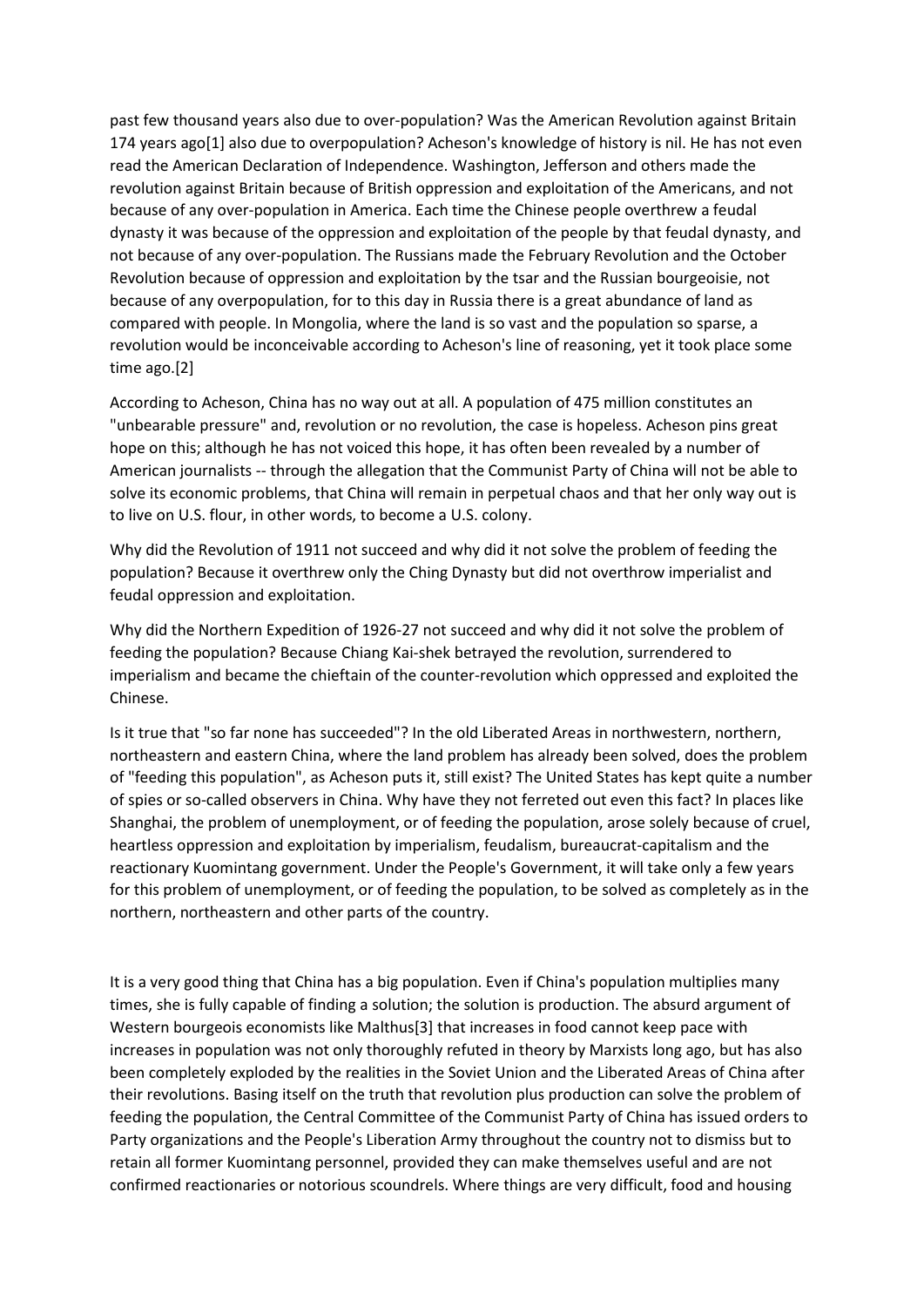will be shared. Those who have been dismissed and have no means of support will be reinstated and provided with a living. According to the same principle, we shall maintain all Kuomintang soldiers who have revolted and come over to us or been captured. All reactionaries, except the major culprits, will be given a chance to earn their living, provided they show repentance.

Of all things in the world, people are the most precious. Under the leadership of the Communist Party, as long as there are people, every kind of miracle can be performed. We are refuters of Acheson's counter-revolutionary theory. We believe that revolution can change everything, and that before long there will arise a new China with a big population and a great wealth of products, where life will be abundant and culture will flourish. All pessimistic views are utterly groundless.

"The impact of the West" is given by Acheson as the second reason why the Chinese revolution occurred. Acheson says:

For more than three thousand years the Chinese developed their own high culture and civilization, largely untouched by outside influences. Even when subjected to military conquest the Chinese always managed in the end to subdue and absorb the invader. It was natural therefore that they should come to look upon themselves as the center of the world and the highest expression of civilized mankind. Then in the middle of the nineteenth century the heretofore impervious wall of Chinese isolation was breached by the West. These outsiders brought with them aggressiveness, the unparalleled development of Western technology, and a high order of culture which had not accompanied previous foreign incursions into China. Partly because of these qualities and partly because of the decay of Manchu rule, the Westerners, instead of being absorbed by the Chinese, introduced new ideas which played an important part in stimulating ferment and unrest.

To those Chinese who do not reason clearly, what Acheson says sounds plausible -- the influx of new ideas from the West gave rise to the revolution.

Against whom was the revolution directed? Because there was "decay of Manchu rule" and because it is the weak point that is attacked, it would seem that the revolution was directed against the Ching Dynasty. But what Acheson says here is not quite right. The Revolution of 1911 was directed against imperialism. The Chinese directed the revolution against the Ching regime because it was the running dog of imperialism. The war against Britain's opium aggression, the war against the aggression of the Anglo-French allied forces, the war against the Ching regime, the running dog of imperialism, by the Taiping Heavenly Kingdom,[4] the war against French aggression, the war against Japanese aggression and the war against the aggression of the allied forces of the eight powers -- all ended in failure; hence the Revolution of 1911. broke out against the running dog of imperialism, the Ching Dynasty. That is modern Chinese history up to 1911. What is the "impact of the West", as Acheson calls it? It is the effort of the Western bourgeoisie, as Marx and Engels said in the Manifesto of the Communist Party of 1848,[5] to remould the world after its own image by means of terror. In the process of this impact or remoulding, the Western bourgeoisie, which needed compradors and flunkeys familiar with Western customs, had to let countries like China open schools and send students abroad, and thus "new ideas were introduced" into China. Concurrently the national bourgeoisie and the proletariat were born in countries like China. At the same time, the peasantry was bankrupted, and a huge semi-proletariat was brought into existence. Thus the Western bourgeoisie created two categories of people in the East, a small minority, the flunkeys of imperialism, and a majority which is opposed to imperialism and consists of the working class, the peasantry, the urban petty bourgeoisie, the national bourgeoisie and the intellectuals coming from these classes. Those in the majority group are all grave-diggers of imperialism, who were created by imperialism itself, and the revolution originates from them. It was not that the so-called influx of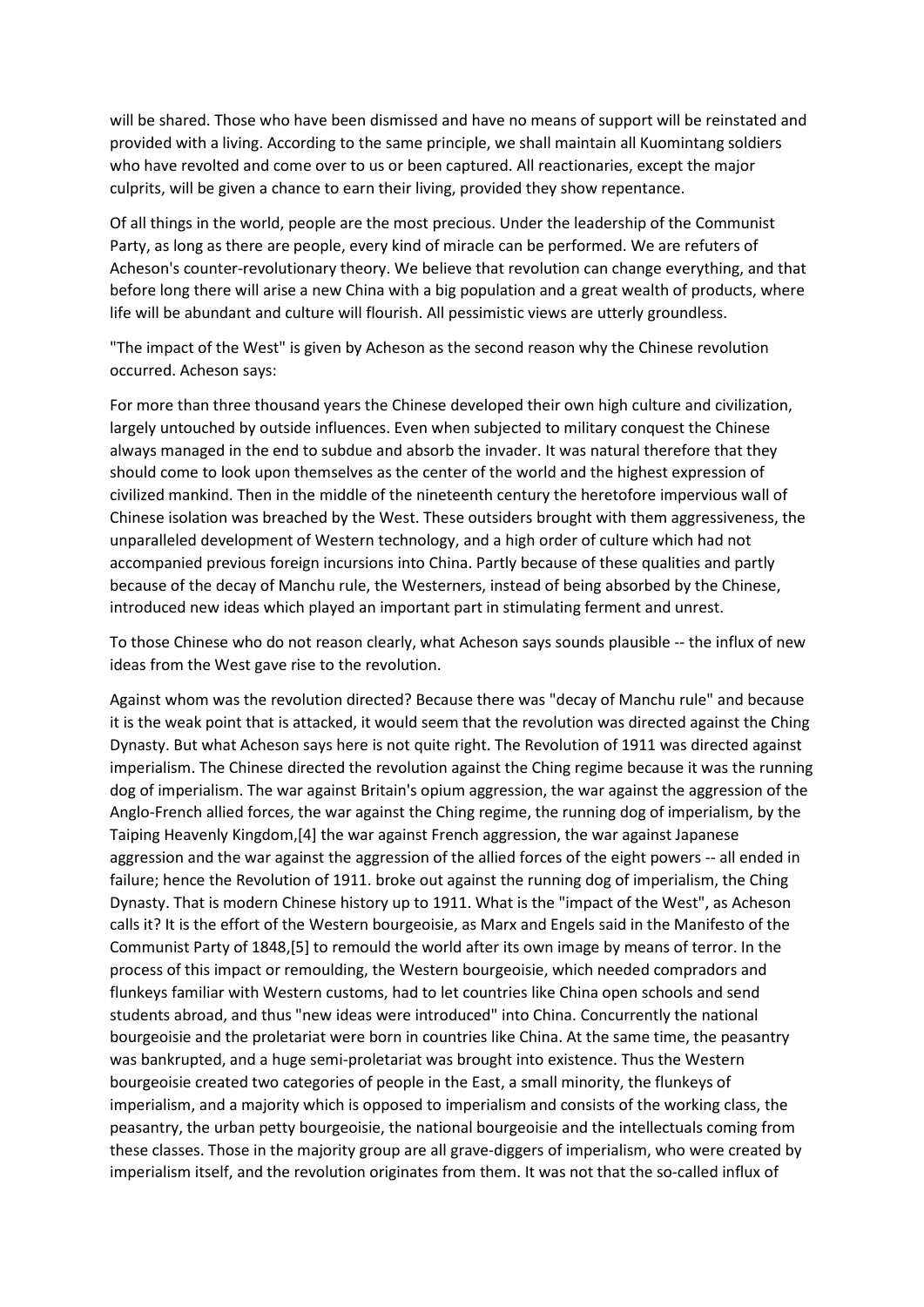ideas from the West stirred up "ferment and unrest", but that imperialist aggression provoked resistance.

For a long time in the course of this resistance movement, that is, for over seventy years from the Opium War of 1840 to the eve of the May 4th Movement of 1919, the Chinese had no ideological weapon with which to defend themselves against imperialism. The ideological weapons of the old die-hard feudalism were defeated, had to give way and were declared bankrupt. Having no other choice, the Chinese were compelled to arm themselves with such ideological weapons and political formulas as the theory of evolution, the theory of natural rights and of the bourgeois republic, which were all borrowed from the arsenal of the revolutionary period of the bourgeoisie in the West, the native home of imperialism. The Chinese organized political parties and made revolutions, believing that they could thus resist foreign powers and build a republic. However, all these ideological weapons, like those of feudalism, proved very feeble and in their turn had to give way and were withdrawn and declared bankrupt.

The Russian Revolution of 1917 awakened the Chinese, and they learned something new, Marxism-Leninism. In China, the Communist Party was born, an epoch-making event. Sun Yat-sen, too, advocated "learning from Russia" and "alliance with Russia and the Communist Party". In a word, from that time China changed her orientation.

Being the spokesman of an imperialist government, Acheson naturally does not want to breathe even a word about imperialism. He describes imperialist aggression thus: "These outsiders brought with them aggressiveness...." "Aggressiveness" -- what a beautiful name! Having learned this "aggressiveness", the Chinese did not aggress into Britain or the United States but only created "ferment and unrest" inside China, i.e., carried out revolutions against imperialism and its running dogs. But unfortunately they never once succeeded; each time, they were defeated by the imperialists, the inventors of "aggressiveness". The Chinese therefore turned around to learn something else and, strangely enough, they immediately found that it worked.

The Chinese Communist Party "had been organized in the early twenties under the ideological impetus of the Russian revolution". Here Acheson is right. This ideology was none other than Marxism-Leninism. This ideology is immeasurably superior to that of the Western bourgeoisie, which Acheson calls a "high order of culture which had not accompanied previous foreign incursions into China". The clinching proof of the effectiveness of this ideology is that Western bourgeois culture, which the Achesons can boast of as a "high order of culture" compared with China's old feudal culture, was defeated the moment it encountered the new Marxist-Leninist culture, the scientific world outlook and the theory of social revolution, which the Chinese people had acquired. In its first battle, this scientific and revolutionary new culture acquired by the Chinese people defeated the Northern warlords, the running dogs of imperialism; in the second, it defeated the attempts by another running dog of imperialism, Chiang Kai-shek, to intercept the Chinese Red Army during its 25,000-li Long March;[6] in the third, it defeated Japanese imperialism and its running dog, Wang Ching-wei, and in the fourth, it finally put an end to the domination of China by the United States and all other imperialist powers as well as to the rule of their running dogs, Chiang Kai-shek and all the other reactionaries.

The reason why Marxism-Leninism has played such a great role in China since its introduction is that China's social conditions call for it, that it has been linked with the actual practice of the Chinese people's revolution and that the Chinese people have grasped it. Any ideology -- even the very best, even Marxism-Leninism itself -- is ineffective unless it is linked with objective realities, meets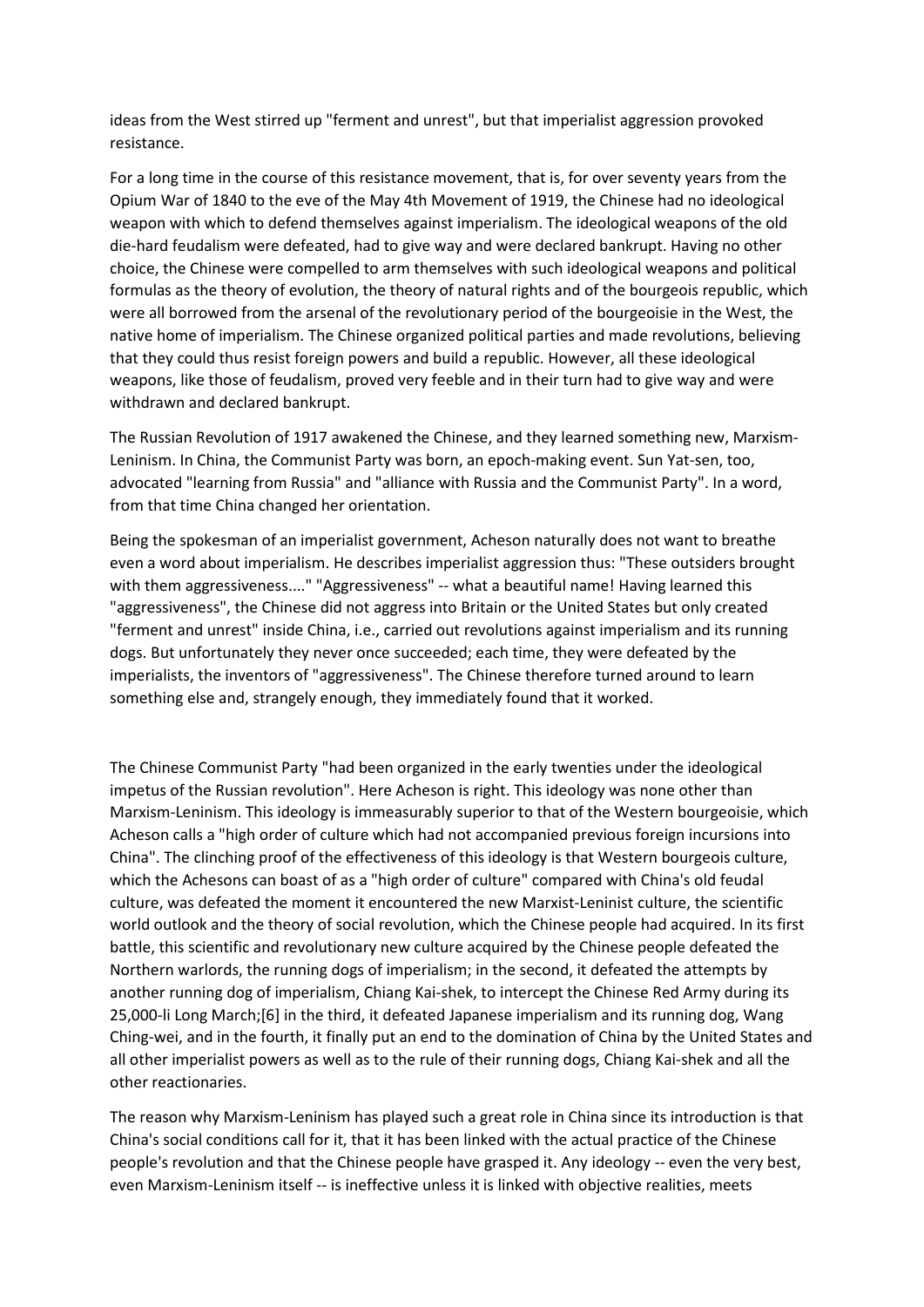objectively existing needs and has been grasped by the masses of the people. We are historical materialists, opposed to historical idealism.

Oddly enough, "Soviet doctrine and practice had a measurable effect upon the thinking and principles of Dr. Sun Yat-sen, particularly in terms of economics and Party organization". What was the effect produced on Dr. Sun by the "high order of culture" of the West, of which Acheson and his like are so proud? Acheson doesn't say. Was it an accident that Dr. Sun, who devoted the greater part of his life to seeking from Western bourgeois culture the truth that would save the nation, was finally disappointed and turned to "learning from Russia"? Obviously not. Of course it was no accident that Dr. Sun and the long suffering Chinese people he represented were all infuriated by the "impact of the West" and resolved to form an "alliance with Russia and the Communist Party" in order to wage a life-and-death struggle against imperialism and its running dogs. Acheson dare not say here that the Soviet people are imperialist aggressors and that Sun Yat-sen learned from aggressors. Well, then, if Sun Yat-sen could learn from the Soviet people and the Soviet people are not imperialist aggressors, why can't his successors, the Chinese who live after him, learn from the Soviet people? Why are the Chinese, Sun Yat-sen excepted, described as "dominated by the Soviet Union" and as "the fifth column of the Comintern" and "lackeys of Red imperialism" for learning the scientific world outlook and the theory of social revolution through Marxism-Leninism, linking these with China's specific characteristics, starting the Chinese People's War of Liberation and the great people's revolution and founding a republic of the people's democratic dictatorship? Can there be such superior logic anywhere in the world?

Since they learned Marxism-Leninism, the Chinese people have ceased to be passive in spirit and gained the initiative. The period of modern world history in which the Chinese and Chinese culture were looked down upon should have ended from that moment. The great, victorious Chinese People's War of Liberation and the great people's revolution have rejuvenated and are rejuvenating the great culture of the Chinese people. In its spiritual aspect, this culture of the Chinese people already stands higher than any in the capitalist world. Take U.S. Secretary of State Acheson and his like, for instance. The level of their understanding of modern China and of the modern world is lower than that of an ordinary soldier of the Chinese People's Liberation Army.

Up to this point, Acheson, like a bourgeois professor lecturing on a tedious text, has pretended to trace the causes and effects of events in China. Revolution occurred in China, first, because of overpopulation and, second, because of the stimulus of Western ideas. You see, he appears to be a champion of the theory of causation. But in what follows, even this bit of tedious and phoney theory of causation disappears, and one finds only a mass of inexplicable events. Quite unaccountably, the Chinese fought among themselves for power and money, suspecting and hating each other. An inexplicable change took place in the relative moral strength of the two contending parties, the Kuomintang and the Communist Party; the morale of one party dropped sharply to below zero, while that of the other rose sharply to white heat. What was the reason? Nobody knows. Such is the logic inherent in the "high order of culture" of the United States as represented by Dean Acheson.

## NOTES

1. The bourgeois revolution of 1775-83, known as the War of Independence, in which the people of North America opposed British colonial rule.